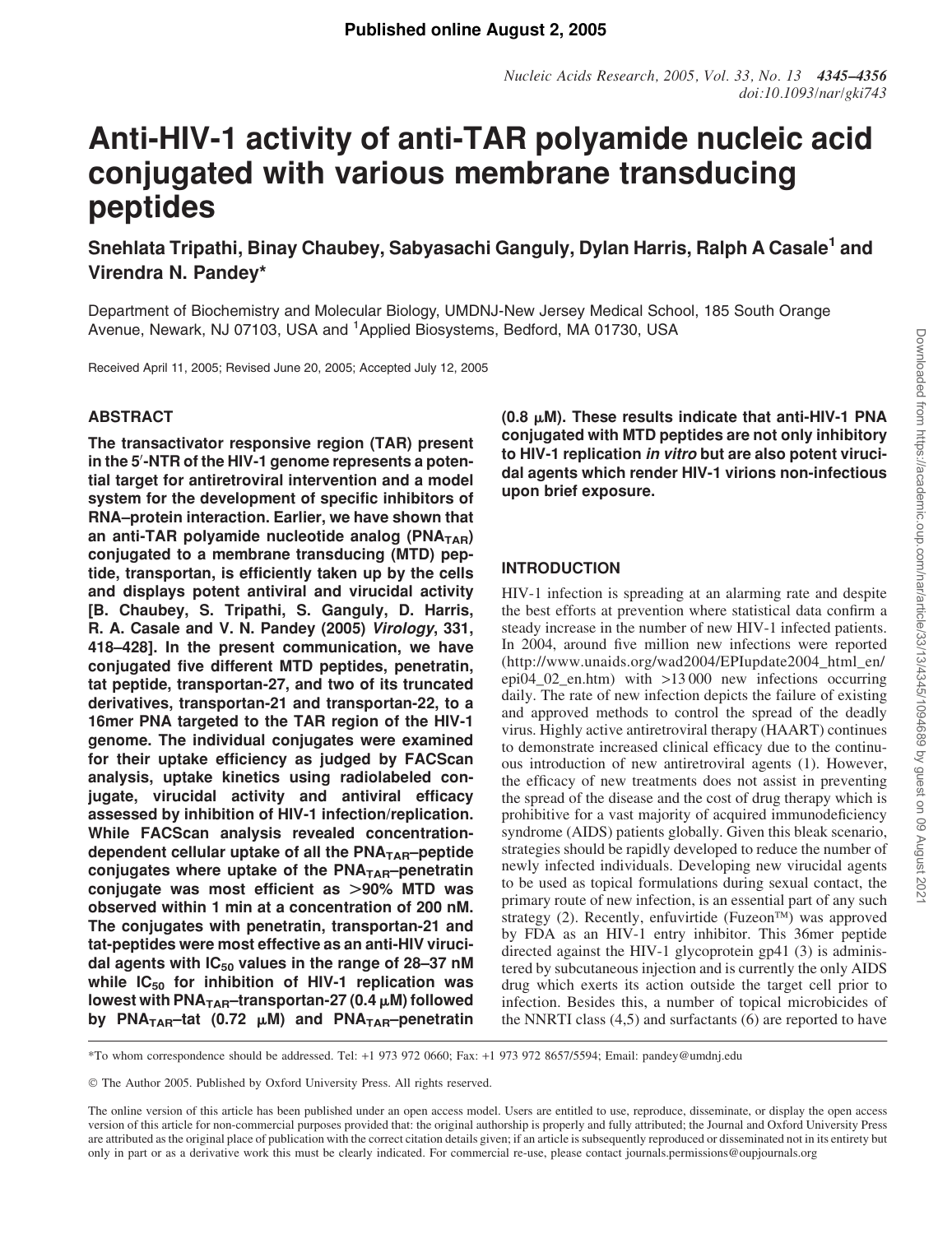virucidal activity but none of them have yet been approved by the FDA for clinical use.

This situation warrants the exploration of alternative strategies for combating HIV infection, one of which involves an in-depth critical analysis of non-mutable, highly conserved regulatory regions of the HIV genome resistant to mutational changes. The targeting of such regions by inhibitory agents logically constitutes a feasible strategy for halting viral replication. The unique  $5'$  (U5) non-translated region (1–333 nt) of the HIV-1 genome comprises a number of regulatory regions essential for replication. These critical domains include (i) the primer-binding site (183–201 nt), essential for tRNA $_{3}^{Lys}$ -primed initiation of reverse transcription (7–9), (ii) the A-loop (168–173 nt) located upstream of the primer binding site (PBS) and essential for the selection and interaction of  $\text{tRNA}_{3}^{\text{Lys}}$  primer (10), (iii) the LTR sequences at the  $5'$  and  $3'$  ends of the genome which are essential for viral transcription and integration (11) and (iv) the transactivation responsive region (TAR) essential for gene expression via transcriptional activation (12,13) and which also plays an additional role in the initiation of reverse transcription (14).

Many approaches have been used in attempts to arrest retroviral replication and prominent among them is the antisense strategy (15,16). In the quest for attractive antisense agents, Nielsen *et al*. (17) first introduced polyamide nucleic acids (PNA) in 1991 and the PNAs were subsequently shown to exhibit improved target affinity, increased duplex stability, nuclease resistance and superior pharmacokinetic properties compared with other antisense agents. We have previously used PNA to target two critical sites within the  $5'$ -untranslated region of the HIV-1 genome. We have reported that PNA as well as PNA–DNA chimera complementary to the primerbinding site of the HIV genome can completely block priming by tRNA $_3^{\text{Lys}}$  (18–20). We also targeted another equally important non-mutable region, TAR, and have shown that anti- $PNA<sub>TAR</sub>$  inhibits the tat-mediated transactivation of HIV-1 LTR transcription by efficient sequestration of TAR (21). Additionally, we were able to prove that a 16mer PNA completely blocks the loop and bulge region of TAR in contrast to its shorter analogs, viz. 15, 13 and 12mer, which were also found to be effective in blocking transactivation, albeit to a lesser degree (22). Although PNAs have enormous potential as antisense agents, the success of PNA-mediated gene therapy requires efficient cellular uptake, which has hitherto presented a major barrier to success in strategies employing the use of PNAs as potential therapeutic agents. In order to improve cellular uptake of PNA targeted to the TAR region of the HIV-1 genome we have earlier conjugated an anti-TAR PNA with Transportan, a 27 amino acid membrane transducing (MTD) peptide. We also demonstrated successful *in vitro* inhibition of HIV-1 replication using this conjugate (23,24).

In the present communication, a 16mer anti-TAR PNA complementary to the minimal functional TAR sequence, comprising the apical stem-loop and bulge regions, has been conjugated with five different carrier peptides. The conjugated PNA effectively permeates the cellular membrane and is able to inhibit HIV-1 replication in infected cells *in vitro*. In addition, the  $PNA<sub>TAR</sub>$ –peptide conjugates are able to penetrate HIV-1 virion particles, resulting in effective inactivation of viral infectivity (24). Since, our main goal is to develop various derivatives of anti-HIV-1 PNAs as effective antiviral/ virucidal agents for intervention of HIV-1 infection, all important aspects related to drug delivery of this class of compounds need to be explored extensively. One of the main obstacles to the success of PNA as clinically relevant agents is their poor cellular uptake. Therefore, this issue needs to be addressed before designing experiments for animal models. We have used five different cell-penetrating peptides as delivery vectors. All the peptides besides transportan are shorter than transportan. The use of shorter peptides as an effective cargo for PNA biodelivery will be desirable as they are expected to elicit little or no immunologic response when used in animal models. Penetratin, a well-studied cell-penetrating peptide derived from the homeodomain, is common to all homeoproteins (25,26). We have also used the highly basic 13mer tat-peptide (48–60 amino acids) derived from the 86 amino acid HIV-1 tat protein. This peptide has been shown to actively traverse membranes of various cell types (27). The sequence contains six arginine and two lysine residues, conferring a highly cationic character to this peptide. Transportan-27, is a chimeric peptide containing a 13 amino acid peptide derived from galanin, and a 14 amino acid peptide derived from mastoparan (wasp venom) connected via a lysine residue (23,24). Two transportan analogs, one having a deletion in the galanin arm (Transportan-21) (28) and the other having a deletion in the mastoparan arm (Transportan-22), are included in this study. While Transportan-21, has been described earlier (28), Transportan-22, was designed and synthesized for this study to examine the effect of deleting the cationic domain comprising the six C-terminal amino acids of the mastoparan peptide. The antiviral and virucidal properties, as well as cellular uptake kinetics of these five conjugates were evaluated extensively.

# MATERIALS AND METHODS

# Designing of PNAs and PNA conjugates

Sequences of PNA<sub>TAR</sub>, PNA<sub>TAR</sub>–MTD peptides and fluorescein labeled PNA<sub>TAR</sub>–MTD peptides are shown in Figure 1. The 16mer penetratin (RQIKIWFQNRRMKWKK) and 13mer tat-peptide (GRKKRRQRRRPPQ) were purchased from BACHEM Biosciences Inc. Transportan-27 (GWYLNSA-GYLLGK(e-Cys)INLKALAALAKKIL) and its truncated derivatives Transportan-21 (AGYLLGK(e-Cys)INLKALAA-LAKKIL) and Transportan-22 (GWYLNSAGYLLGK(e-Cys)INLKALAAL) were obtained from Applied Biosystems. A cysteine residue was incorporated at the N-terminus of the peptides and the –SH group was activated with 3-nitro pyridine sulphenyl groups (Scheme 1). The peptides with 3 nitro-2-pyridinesulfenyl (NPYS) group are reported to react rapidly with thiols to form disulfide linkage (29). Three PNAs purchased from Applied Biosystems were Fluorenylmethyloxycarbonyl (Fmoc)-O-Cys-TCC-CAG-GCT-CAG-ATC-T, Ac-Cys-TCC-CAG-GCT-CAG-ATC-T, and Ac-Cys-TCC-CAG-GCT-CAG-ATC-T-Tyr. The Fmoc-O-Cys-TCC-CAG-GCT-CAG-ATC-T was used to attach fluorescein with 8-amino-2, 4-dioxaoctanoic acid (egl) linker at the  $5'$  Nterminus following removal of the Fmoc protecting group. Ac-Cys-TCC-CAG-GCT-CAG-ATC-T-Tyr was used for introducing radioiodine in the aromatic ring of Tyr residue at the C-terminus. The Ac-Cys-TCC-CAG-GCT-CAG-ATC-T is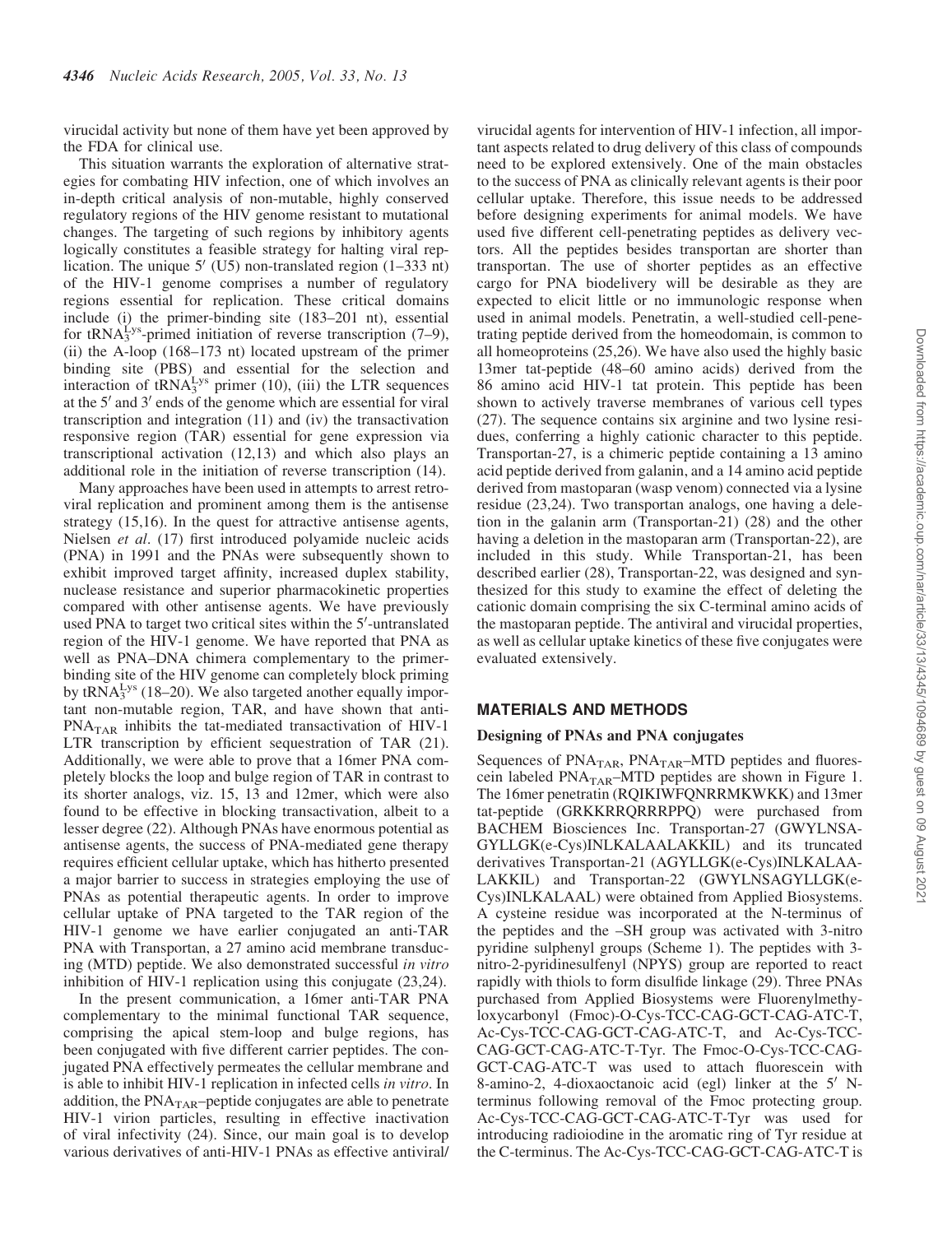#### Fluorescein labeling of PNA

Fmoc-O-Cys-TCC-CAG-GCT-CAG-ATC-T sequence was used for linking fluorescein with egl linker. The fluorescein was attached to the PNA molecule while still immobilized on MBHA resin (polystyrene beads carrying 4-methyl benzhydryl amine). First, the Fmoc group was removed by treating with 20% piperidine in N,N'-Dimethylformamide (DMF) (1 ml) for 5 min. After washing the column with DMF  $(3 \times 1$  ml), 300 µl of DMF containing 1.66% (w/v) 5-carboxy fluorescein succinimidyl ester (Molecular Probes, Eugene, OR) and 8.3% diisopropyl ethylamine (v/v) was added to the resin and incubated for 1 h with occasional shaking. The labeling solution was discarded and the resin was washed with DMF and finally

1. MTD Peptide-PNA<sub>TAR</sub>-conjugate

Ac-Cys-TCCCAGGCTCAGATCT MTD peptide

2. MTD Peptide-PNA<sub>TAR</sub>-conjugate tagged with fluorescein

Flu-O-Cys-TCCCAGGCTCAGATCT MTD peptide

3. MTD Peptide-PNA<sub>TAB</sub>-conjugate labeled with <sup>125</sup>l

Ac-Cys-TCCCAGGCTCAGATCT-Tyr-125

#### MTD peptide

Figure 1. Sequence of anti- $PNA<sub>TAR</sub>$  used in the present study along with the variations: (i) PNA<sub>TAR</sub>–MTD peptide conjugate, (ii) Fluorescein-tagged<br>PNA<sub>TAR</sub>–MTD peptide and (iii) I<sup>125</sup>-labeled PNA<sub>TAR</sub>–MTD peptide.

with dichloromethane (DCM). The resin was further treated with 10% trifluoro acetic acid (TFA) and 2% *m*-cresol in DCM  $(100 \mu l)$  to remove the trityl group from the terminal cysteine as well as the Bhoc (benzhydrylcarbonyl) protecting groups from PNA. The fluorescein labeled PNA was released from the resin by treating with TFA: *m*-cresol (4:1) for 2 h and the fluoresceinated PNA was precipitated by the addition of 5 fold excess of dry cold ether. The fluorescein-tagged PNA was further conjugated with different MTD peptides as described below.

#### Synthesis of PNA-peptide conjugates

All the solvents used were degassed prior to use by bubbling helium gas for 10 min. PNA  $(1 \text{ \mu mol}, 1 \text{ \text{ eq}})$  dissolved in 1:1  $NMP-H<sub>2</sub>O$  to a final concentration of 1 mM (1.0 ml) was supplemented with 1.3 eq. of NPYS-peptide dissolved in *N*methyl pyrrolidinone (NMP) to a final concentration of 10 mM. Finally, 100  $\mu$ l of 1 M sodium acetate buffer (pH 5.0) was added to it and the solution was vortexed and incubated at 40°C for 3 h in the dark. The reaction was quenched by addition of 5% degassed aqueous TFA (final conc. 650 mM) and the conjugate was purified by high-performance liquid chromatography using YMC guardpak ODS-AQ  $C_{18}$  column  $(S-3 \mu m, 12 \mu m, 4 \times 50 \mu m)$  using water: acetonitrile gradient (containing 0.5% acetic acid v/v) with the column temperature maintained at  $45^{\circ}$ C. The fractions containing the conjugate were pooled and lyophilized and stored at  $-20^{\circ}$ C. During the purification the trifluoroacetate is converted to acetate salt to eliminate the toxicity related with trifluoroacetate. The quantitation of PNA was done by measuring OD at 260 nm divided by molar extinction coefficient [150.6 ml/( $\mu$ mol  $\times$  cm)] for PNA. The purity of the conjugated product was examined by mass spectroscopy on a Perspective biosystems voyager DE matrix-assisted laser desorption ionization time-of-flight (MALDI-TOF) system using sinapinic acid matrix.

# Preparation of <sup>32</sup>P-labeled RNA-TAR

The plasmid pEM-7 encoding the HIV-1 TAR under the control of the T7 promoter (30) was used for preparing the RNA



(NPYS)-Cys-MTD peptide Cys-PNA

NPYS-H MTD peptide-S-S-PNA

Scheme 1. Mechanism of conjugation chemistry for PNA–MTD peptides. The peptide moiety has cysteine at its N-terminus and it is activated by incorporating an -NPYS group. The PNA has a terminal cysteine at its 5' end. In a redox reaction, the S-S linkage is formed which is stable in cell culture media but is easily degraded in the reductive intracellular environment. This degradation is critical for the peptide moiety to complete its task as a transporting vector, releasing the PNA inside the cell. Upon reduction of the disulfide bond, the PNA is released and migrates towards its target.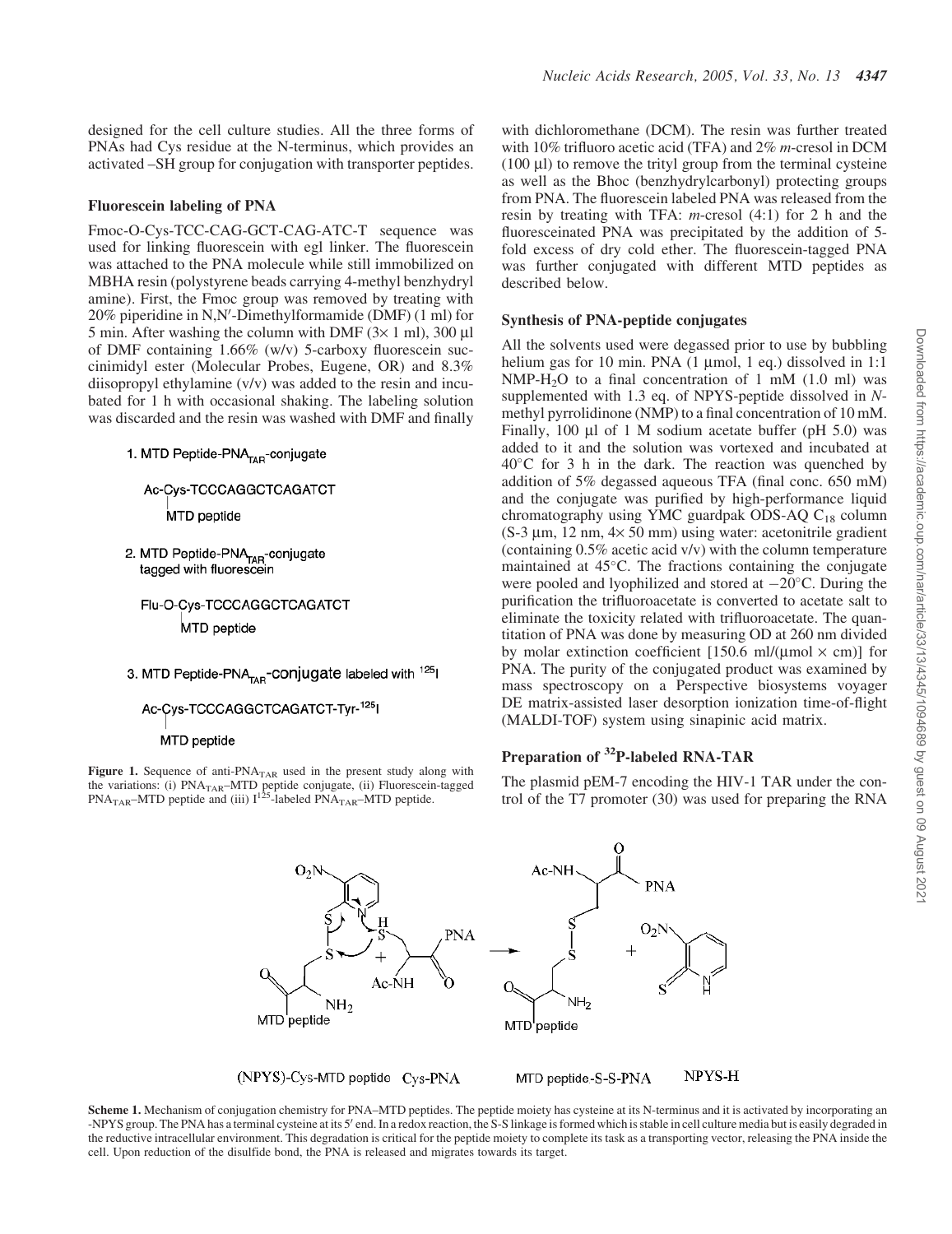transcript representing wild-type RNA-TAR. The plasmid pEM-7 was linearized with HindIII and the <sup>32</sup>P-labeled runoff transcript was prepared using  $[\alpha^{32}P]CTP$  and T7 RNA polymerase kit according to manufacturer's protocol (Roche Molecular Biochemicals). After the transcription reaction, the plasmid DNA was digested with 25 U of DNase I and the labeled transcript was purified by phenol–chloroform extraction followed by alcohol precipitation.

### Gel retardation assay

The affinity and specificity of the  $PNA<sub>TAR</sub>$ –peptide conjugate for its target was evaluated by gel electrophoretic mobility shift analysis (EMSA). The  $^{32}P$ -labeled TAR- RNA (20 nM; 10 000 Cerenkov c.p.m.) was incubated with increasing concentrations of  $PNA<sub>TAR</sub>$ -peptide conjugate (penetratin and tat) in a buffer containing 30 mM Tris–HCl (pH 8.0), 75 mM KCl, 5.5 mM  $MgCl<sub>2</sub>$ , 1.3 mM DTT, 0.01% NP-40 and 500 ng of poly  $r(I-C)$  in a final volume of 15 µl. After 30 min of incubation at 37-C, samples were subjected to gel electrophoresis on 6% polyacrylamide gel using the Tris–borate buffer system. The RNA–PNA-peptide complex was resolved at a constant voltage of 150 V at r.t. for 3 h and subjected to phosphor-Imager analysis (Molecular Dynamics).

#### Reverse transcription of TAR-RNA

Reverse transcription catalyzed by HIV-1 RT was carried out in the presence of individual  $PNA<sub>TAR</sub>$ -peptide conjugates (penetratin and tat-peptides) using TAR-RNA template primed with  $5'$  <sup>32</sup>P-labeled 18mer DNA primer as described before (22). The individual  $PNA<sub>TAR</sub>$ –peptide conjugates at the indicated concentrations were pre-incubated with 10 nM of the annealed template primer at room temperature in a reaction buffer containing 50 mM Tris–HCl (pH 7.8), 10 mM DTT, 100  $\mu$ g/ml BSA, 60 mM KCl and 5 mM MgCl<sub>2</sub> and 100  $\mu$ M each of the 4 dNTPs. Reverse transcription was initiated by the addition of 50 nM of HIV-1 RT. The reactions were performed at 37°C and terminated by the addition of equal volume of Sanger's gel loading dye (31). The products were resolved on 8% polyacrylamide denaturing urea gel and visualized by phosphoimaging (Molecular Dynamics).

# Cell culture, transfection of 293T cells and purification of HIV-1 virions

The CEM CD4<sup>+</sup> lymphocytes 12D7 (32) were grown in RPMI-1640 medium supplemented with 10% fetal calf serum (FCS), 4 mM L-glutamine at 37 $^{\circ}$ C in 5% CO<sub>2</sub> containing humidified air. Early-mid log phase cells were harvested and washed with an equal volume of PBS with  $Ca^{2+}$  and Mg<sup>2+</sup>. For making pseudotyped HIV-1, 293T cells grown in complete DMEM were co-transfected with  $pHIV_{\text{TIR-CSE-luc}} env(-)$  (33) and pVSV-G using the calcium phosphate transfection system (Life Technologies). The culture supernatant was saved at 24, 48 and 72 h post-transfection and analyzed for p24 antigen using the enzyme-linked immunosorbent assay p24 antigen kit (Abbott Laboratories). The pseudotyped HIV-1 virions were isolated from the culture supernatant by filtration through a 0.45 µm pore size PVDF membrane (Millipore) followed by ultracentrifugation at 70 000 *g* for 45 min. The viral pellet was

### Cellular uptake studies of PNA-peptides

CEM cells grown in complete RPMI medium containing 10% fetal bovine serum (FBS) were harvested, washed with PBS and re-suspended in the same medium containing 2% FBS at a cell density of  $0.5 \times 10^6$  cells/ml. Cells were aliquoted in a 12-well costar microtiter plate at  $0.5 \times 10^6$  cells per well and incubated at 37°C with varying concentrations of fluoresceintagged  $PNA<sub>TAR</sub>$ –MTD peptide conjugates. At varying time points the cells were harvested and washed with PBS buffer and re-suspended in complete RPMI medium. The fluoresceinated cells were counted by FACS analysis (FACScan) on a Beckton Dickinson flow cytometer. All the sets were scanned in the presence of  $1 \mu$ g of propidium iodide to ensure that the uptake occurred in live cells only. Cell Quest Pro software (Beckton Dickinson) was used to acquire and analyze 10<sup>4</sup> events detected by the FL1 detector (for FITC), which excluded FL3 detector (propidium iodide).

# Luciferase assay

Luciferase assays were performed using the Promega luciferase assay kit and manufacturer's protocol (Luciferase Reporter assay system, Promega Corp., Madison, WI). Briefly, the cells were harvested, washed once with PBS and lysed by addition of 250  $\mu$ l of the 1× reporter lysis buffer (Promega). Following incubation at  $25^{\circ}$ C for 15 min on a rocking shaker, the lysates were centrifuged at 15 000 r.p.m. for 10 min and the supernatants were collected in fresh tubes. Luciferase assay was performed by adding 100 µl of the luciferase substrate to 25 µl of each samples in a 96-well Fluorotec plate, and the light emission was measured using a Packard top count fluorescence counter. The total light units were normalized by the total protein content in the extract.

# Uptake kinetics

The  $PNA<sub>TAR</sub>$ -peptide conjugates and  $PNA<sub>TAR</sub>$  were labeled with  $\left[1^{125}I\right]$  using the Na $\left[1^{125}I\right]$  and the chloramine-T labeling kit from ICN. For radiolabeling, 0.5 nmol of the conjugate and 0.28 nmol of  $\int_0^{125}$  [] (0.5 mCi) were reacted in the presence of 2.8 nmol of chloramine-T for 1 min and quenched by addition of 62 nmol of sodium metabisulphite according to manufacturer's protocol. The labeled conjugate was purified using NAP-10 gel filtration (Amersham-Pharmacia) and  $C_{18}$  reverse phase columns. The final product was quantified by absorption at 260 nm and the specific radioactivity was adjusted to desired levels by adding unlabeled conjugate. For uptake experiments,  $1 \times 10^6$  CEM cells were incubated with varying concentrations of the radiolabeled conjugate at room temperature. After 30 s of incubation, each individual sample was filtered through a glass fiber filter (GF-B), washed extensively with PBS and the amount of radiolabeled PNA conjugate internalized by the cells was determined by gamma counting. The  $[S]_{0.9}/[S]_{0.1}$ ratio and cooperativity index of the substrate at 0.9  $V_{\text{max}}$ and 0.1  $V_{\text{max}}$  was determined by plotting the uptake versus substrate concentration. Hill coefficient (nH) was determined from the Hill plot of uptake data.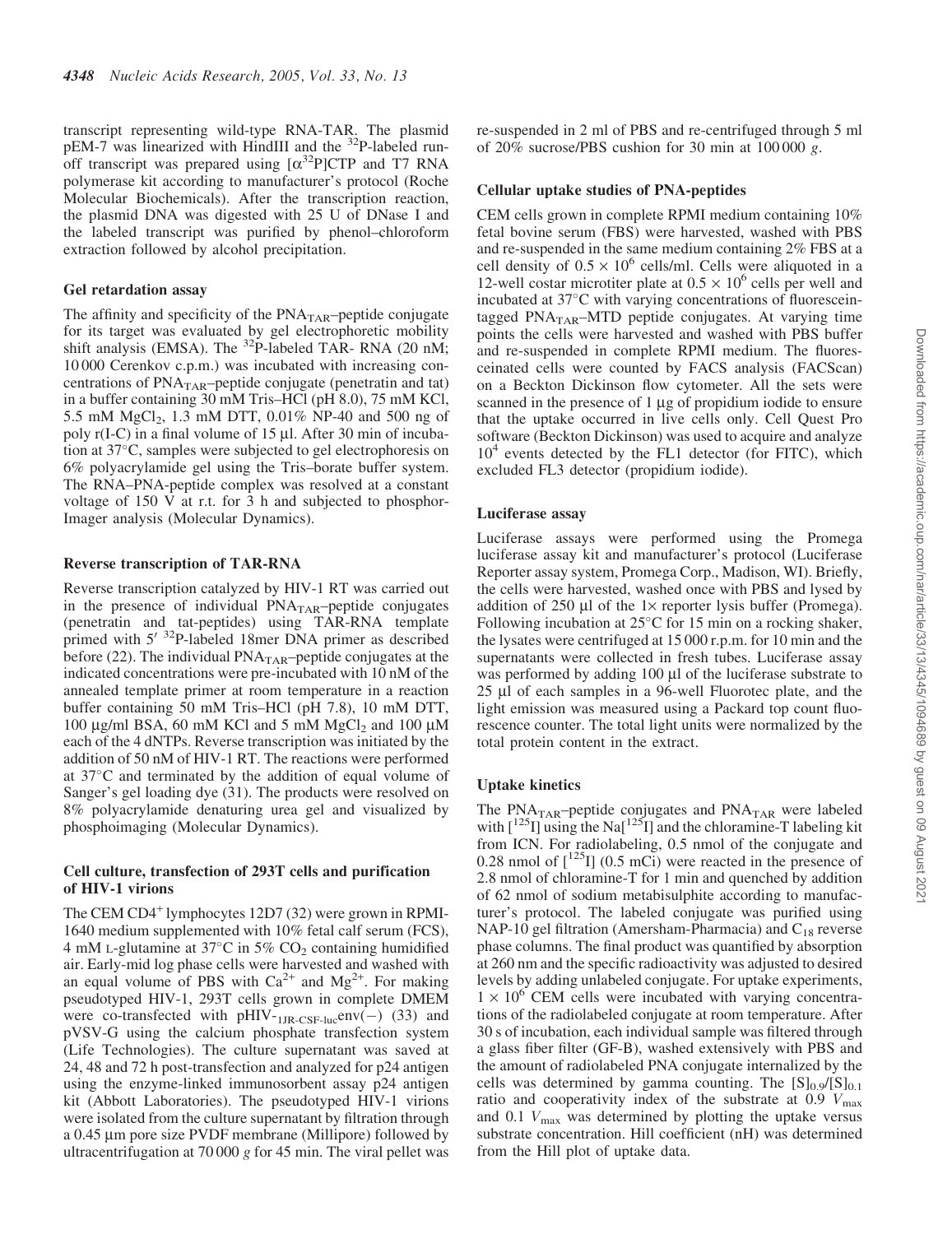#### Anti-HIV-1 activity in cell culture

The effect of anti-TAR PNA on HIV-1 production was monitored by infecting CEM cells with pseudotyped HIV-1 virions expressing the firefly luciferase reporter gene, described above. Briefly, pseudotyped HIV-1 virions (100 ng p24) in the presence of 10 µg of polybrene/ml were added to  $0.5 \times 10^6$ CEM cells in a final volume of 1.0 ml to achieve multiplicities of infection (MOI) of 0.003. The cell cultures were incubated at 37-C for 2 h, and spun down at 1250 r.p.m. The cells were washed twice with  $1 \times PBS$  and re-suspended in 1 ml of RPMI medium containing 10% FBS and varying amounts of  $PNA<sub>TAR</sub>$ -peptide conjugate, anti-TAR PNA, or peptide alone. At 48 h post-transfection, the cells were harvested and the level of infection/viral gene expression was quantitated by luciferase assay. In another experiment, the cells were first incubated with the  $PNA<sub>TAR</sub>$ –peptides, anti- $PNA<sub>TAR</sub>$ , or peptide alone for 2 h. The cells were then spun down at 1250 r.p.m. and the cells were washed and infected with the pseudovirus, as described above. After 2 h the cells were again harvested and washed with PBS and re-suspended in culture medium. The cells were incubated for 48 h, harvested and processed as described above.

# Determination of virucidal activity  $PNA<sub>TAR</sub>$ –peptide conjugates

To examine the virucidal activity of the conjugate,  $150 \mu l$  of HIV-1 pseudovirus (14 ng, p24 eq.) was incubated with different concentrations of  $\overrightarrow{PNA}_{TAR}$ –peptide conjugates at 37°C for 1 h. The mixture was then ultracentrifuged at 100 000 *g* for 1 h and the viral pellet was re-suspended in RPMI medium containing CEM cells  $(0.5 \times 10^6)$  and 10 µg polybrene in a final volume of 1 ml. The cells were incubated on a rocking shaker at 37 $\degree$ C for 2 h, harvested, washed once with 1× PBS and finally re-suspended in 1 ml fresh complete RPMI media in a 12-well tissue culture plate. The cells were incubated in a 5%  $CO_2$ -containing humidified incubator at 37°C for 48 h and then harvested and washed with PBS. The washed cells were lysed in 250 µl cell lysis buffer provided with the luciferase assay kit (Promega) and the cell lysates were assayed for firefly luciferase activity. The level of luciferase activity was normalized by protein content of the extract (BCA protein assay, Pierce). The data from three independent experiments were evaluated for the determination of dose median-effect using the Calcusyn software (Biosoft).

# Calculation of median dose effect

The effect of  $PNA<sub>TAR</sub>$ –MTD peptide concentrations on the luciferase expression were analyzed using the Calcusyn software (Biosoft) based on the median-effect. This software is based on a median-effect equation developed by Chou (34,35) for determining dose–effect relationship. The  $IC_{50}$  corresponds to median-effect dose which is given with 95% confidence in the results. The equation used is  $f_a/f_u = (D/D_m)^m$ , where *D* is the dose of drug;  $D_m$  is the median-effect dose signifying the potency determined from the *x*-intercept of the median-effect plot;  $f_a$  is the fraction effected by the dose while  $f_u$  is the unaffected fraction  $(f_u = 1 - f_a)$ ; m is an exponent signifying the sigmoidicity of the dose–effect curve. The  $IC_{50}$ corresponds to median-effect dose which is given with its 95% confidence limit in the result table.

# RESULTS

# Binding specificity of the  $PNA<sub>TAR</sub>$ –penetratin and PNA<sub>TAR</sub>-tat-peptide to TAR-RNA

In order to evaluate the binding affinity of the  $PNA<sub>TAR</sub>$ peptide conjugates to their target sequence, we performed a gel mobility shift assay with internally  $32P$ -labeled 82 bp long TAR-RNA transcript (20 nM) and increasing concentrations of PNA<sub>TAR</sub>-peptide (penetratin and tat-peptides) conjugates (Figure 2A). At an equimolar ratio of  $PNA<sub>TAR</sub>$ -peptide to TAR-RNA,  $\sim$ 90% shift was achieved (lane 5). The same binding pattern was observed in a gel shift assay with the unconjugated  $PNA<sub>TAR</sub>$  (data not shown), suggesting that the conjugation with the transporter peptide does not inhibit binding to its target. Binding experiments were done for  $PNA<sub>TAR</sub>$ – transportan and its truncated derivatives and the results revealed a pattern similar to those exhibited by the  $PNA<sub>TAR</sub>$ – penetratin and  $PNA<sub>TAR</sub>$ -tat conjugates (data not shown).

# Inhibition of reverse transcription of TAR-RNA in the presence of PNA<sub>TAR</sub>-peptide

Since reverse transcription of the viral RNA is blocked by PNA bound to the template downstream of the reverse transcription site (18,19), similar inhibition of reverse transcription was expected with PNA–peptide conjugates. To examine this contention, the 82mer TAR-RNA primed with <sup>32</sup>P-labeled 18mer DNA primer was incubated in the absence and presence of increasing concentrations (20 and 50 nM) of individual PNA<sub>TAR</sub>-peptide conjugates at  $37^{\circ}$ C for 30 min, followed by initiation of reverse transcription by HIV-1 RT (Figure 2B). In the control lanes, (no  $PNA<sub>TAR</sub>$ –peptide) primer extension was not inhibited and complete synthesis product was formed within 3 min. However, in presence of  $PNA<sub>TAR</sub>$ -peptide, a distinct pause was evident at position 30 of the RNA-TAR loop just prior to the PNA binding site (22). These results clearly demonstrate that conjugation of PNA with the MTD peptide(s) does not reduce its target efficacy or the halting of reverse transcription at the site of binding.

# Cellular uptake of  $PNA<sub>TAR</sub>$ –peptide

We have previously shown that PNA conjugated with transportan is efficiently taken up by cells (24). In order to explore the suitability of other carrier peptides to further improve the uptake of PNA, we conjugated anti-TAR PNA with four different MTD peptides and evaluated their uptake efficiency by FACScan analysis. Each of the conjugates contained a fluorescein tag attached to the PNA molecule. The unconjugated naked PNA with a similar fluorescein tag was used as a control. The lymphocyte CEM cells were incubated with varying concentrations (50–500 nM) of individual fluorescein-tagged  $PNA<sub>TAR</sub>$ –peptide conjugates and the fluorescence signals per 10 000 cells were recorded by FACScan. Figure 3 displays differential uptake patterns as judged by fluorescence intensity in the presence of individual  $PNA<sub>TAR</sub>$ –peptide conjugates. For instance, the PNA<sub>TAR</sub>-penetratin conjugate exhibited  $\sim$ 85% cellular uptake at 150 nM while only 40–50% of cells were found to be fluorescence positive at similar concentrations of  $PNA<sub>TAR</sub>$ –tat and  $PNA<sub>TAR</sub>$ –transportan conjugates (Figure 3A). The cellular uptake of the penetratin conjugate was the most efficient of the tested conjugates as a sharp linear increase in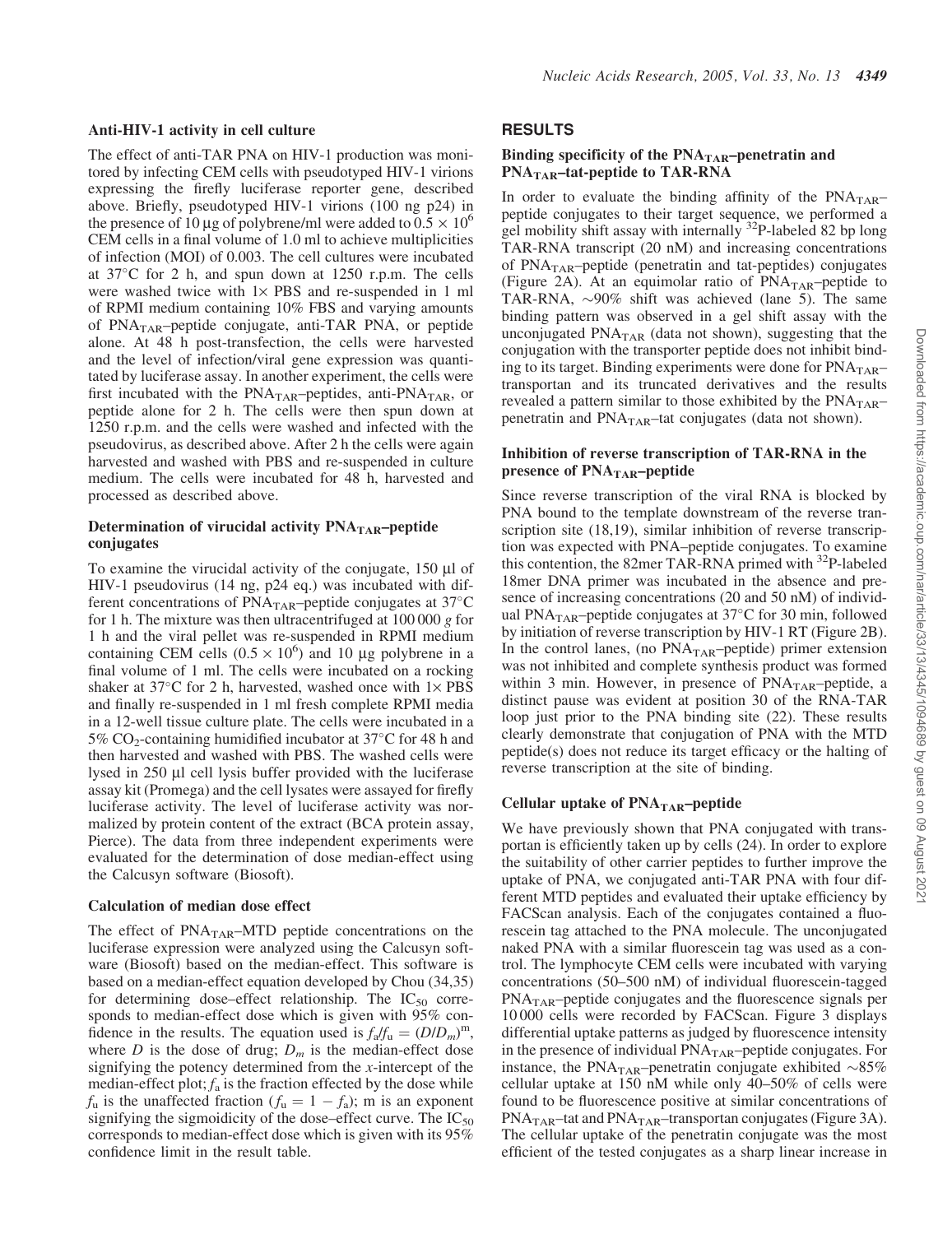

Figure 2. (A) Specificity of interaction of PNA<sub>TAR</sub>–penetratin or PNA<sub>TAR</sub>–tat-peptide with its target sequence on the HIV-1 genomic RNA. The binding affinity of anti-PNA<sub>TAR</sub> to the TAR-RNA was assessed by EMSA. PNA<sub>TAR</sub>–peptide conjugates at varying concentrations (2.5, 5, 10, 20, 30 and 40 nM) were incubated with 20 nM of  $\frac{32}{2}$ P-labeled TAR-RNA for 30 min at 37°C in binding buffer and subjected to native PAGE. The RNA–PNA complexes were resolved at a constant voltage of 150 V at r.t. and visualized by phosphorImaging. (B) Primer extension assay with TAR-RNA template in the presence PNA<sub>TAR</sub>-penetratin or PNA<sub>TAR</sub>-tat-peptide.<br>The TAR-RNA template was first annealed with a 5<sup>732</sup>P-labeled 30 min. Reverse transcription reactions were initiated under standard reaction condition as described in Materials and Methods. Reactions were carried out at 37-C and stopped after indicated time points (min) by addition of 2× Sanger's gel loading dye. Reaction products were resolved on an 8% denaturing polyacrylamide-urea gel. Control samples represent reverse transcription in the absence of  $PNA<sub>TAR</sub>$ -peptide. The positions of the labeled 18 and 30mer extension product are indicated. The 30mer position corresponds to the beginning of the loop region of the TAR-RNA, which is selectively targeted by the antisense PNA.



Figure 3. Comparison of uptake patterns of PNA<sub>TAR</sub>–peptide conjugates in CEM cells. In panel A, PNA<sub>TAR</sub>–Penetratin, PNA<sub>TAR</sub>–tat, and PNA<sub>TAR</sub>–transportan-27 are compared. In panel B, PNA<sub>TAR</sub>–transportan-22, PNA<sub>TAR</sub>–transportan-21, and PNA<sub>TAR</sub>–transportan-27 are compared. Cells (0.5  $\times$  10<sup>6</sup>) were incubated with varying concentrations of fluorescein-tagged PNA<sub>TAR</sub>-peptide conjugates in RPMI medium with  $2\%$  FCS at room temperature. Uptake of conjugate within 1 min was evaluated by FACS analysis.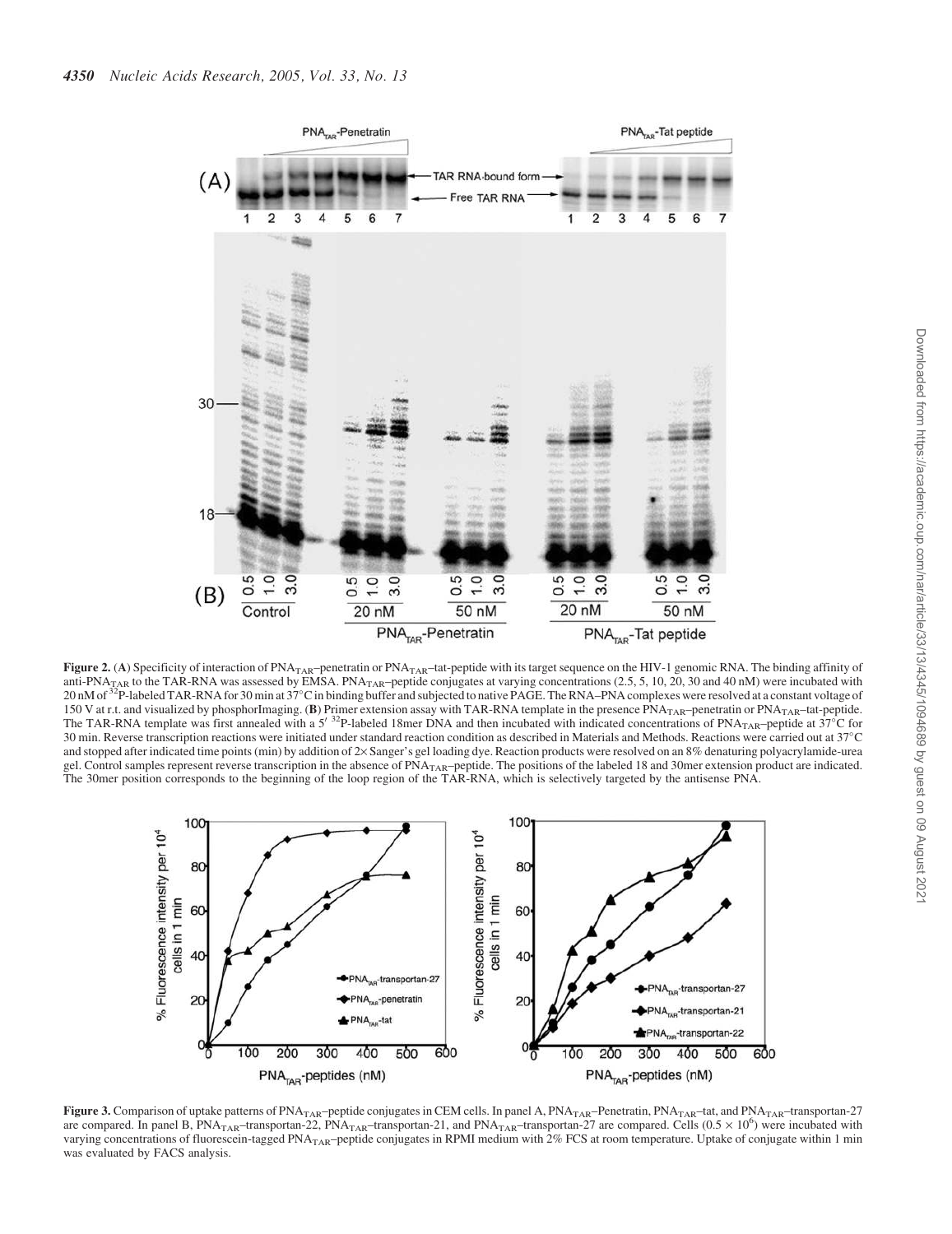the fluorescence intensity was consistently noted at lower concentrations (50–100 nM) with  $\sim$ 99% uptake at 200 nM within 1 min of incubation. Transportan was the second most efficient peptide carrier as  $PNA<sub>TAR</sub>$ -transportan exhibited a linear increase in the uptake at all the concentrations (50–500 nM) ranging from 10 to 15% uptake at 50 nM to  $\sim$ 99% at 500 nM. Its truncated derivative, transportan-22, was equally efficient while transportan-21 displayed relatively poor cellular uptake as compared to its parent peptide (Figure 3B). This suggests that the hydrophobic domain of the galparan unit is indispensable and its deletion changes its uptake pattern relative to the parent transportan peptide. Extending the incubation period up to 5 min had no impact on the fluorescence intensity, indicating that cellular uptake is very rapid for all the PNA<sub>TAR</sub>-peptide conjugates.

It was further confirmed that the incubation temperature had no influence on the cellular uptake of each of the PNA–peptide conjugates as fluorescence intensity per 10 000 cells did not change significantly when incubation was carried out at 4, 25 and  $37^{\circ}$ C (data not shown). Within 1 min of incubation the uptake of  $PNA<sub>TAR</sub>$ -peptide reaches a maximum at all the tested temperatures, suggesting that the uptake does not occur via receptor-mediated endocytosis, which is largely inhibited at lower temperatures. To rule out the possibility that the PNA–peptide conjugates adhere non-specifically to the cell surface, falsely elevating fluorescence readings, a parallel experiment was carried out. Following incubation with the individual fluorescein-tagged PNA–peptide conjugates, cells were washed once with PBS containing 0.01% trypsin, then twice with PBS and finally re-suspended in RPMI media for FACScan. An 8–10% decrease in the fluorescence intensities was seen following the trypsin wash while the overall uptake pattern remained unchanged, suggesting that the major portion of the fluorescence intensity observed in the FACScan was due to cellular uptake of the individual conjugates and not non-specific association with the cell membrane (data not shown).

#### Uptake kinetics

The cellular internalization of penetratin, tat-peptide and transportan has been reported to be uninhibited at  $4^{\circ}$ C suggesting that the uptake mechanism does not involve receptor-mediated endocytosis (25,26,36,37). In addition, the rapid cellular internalization of penetratin as well as transportan has been reported to remain unsaturated (25,26,37).  $PNA<sub>TAR</sub>$ –penetratin, having a net positive charge, is reported to enter the hydrophobic membrane lipid environment following interaction with negatively charged molecules on the cell surface through a two-step process, phase transfer followed by tryptophan-dependent translocation (38). A similar pattern is expected when these peptide carriers are used as the vehicle to deliver PNA into the cells. To determine this, the PNA moiety of the individual PNA–peptide conjugates was labeled with radioiodine  $(125)$  and used for quantitative evaluation of their cellular uptake. Briefly,  $0.5 \times 10^6$  cells (lymphocytes) were incubated with varying concentrations of radiolabeled  $PNA<sub>TAR</sub>$ –peptide conjugate at room temperature for 30 s followed by rapid filtration through the GF-B. The filters were washed with PBS and the radioactivity within the cells was determined by gamma counting. The results shown in Figure 4

represent the uptake kinetics obtained with individual PNA– peptide conjugates. All the PNA–peptide conjugates yielded a sigmoidal curve (Figure 4, left panel) suggesting a cooperative interaction between the conjugate and the cellular membrane. The cooperativity index (ratio of  $[S]_{0.9}/[S]_{0.1}$ ) obtained with individual conjugates suggest the amount of conjugate that would be required for increasing the uptake velocity from 0.1 to 0.9  $V_{\text{max}}$ . The cooperativity indices varied from 2.5 to 10.6 with PNA–tat conjugate having the lowest and the  $PNA<sub>TAR</sub>$ -transportan-22 having the highest. The  $PNA<sub>TAR</sub>$ –penetratin and  $PNA<sub>TAR</sub>$ –transportan-27 conjugates displayed intermediate values of 4.0 and 6.33, respectively. A Hill plot of the uptake data was generated to determine the nH values for individual PNA–peptide conjugates (Figure 4, right panel). The  $[S]_{0.5}$  value as well as nH for individual PNA–peptide conjugate was determined from this plot. The  $[S]_{0.5}$  values indicate the concentration of the conjugate at which uptake velocity is half of  $V_{\text{max}}$ . The  $[S]_{0.5}$  values in the range of  $285-430$  nM were obtained with  $PNA<sub>TAR</sub>$ -tat,  $PNA<sub>TAR</sub>$ -transportan-22 and  $PNA<sub>TAR</sub>$ -penetratin conjugates while conjugate with transportan and its truncated derivative transportan-21, exhibited  $[S]_{0.5}$  values in the range of 0.8–  $1.5 \mu M$ . The nH values determined from the slope of the Hill plot varied from  $0.58$  for PNA<sub>TAR</sub>-transportan-21 to 2.29 for  $PNA<sub>TAR</sub>$ -tat conjugate with an intermediate value of 1.8 obtained for both  $PNA<sub>TAR</sub>$ –penetratin and  $PNA<sub>TAR</sub>$ – transportan-22 conjugates. The  $nH > 1$  for PNA<sub>TAR</sub>-tat,  $PNA<sub>TAR</sub>$ –penetratin and  $PNA<sub>TAR</sub>$ –transportan-22 suggest that these conjugates may have more than one interaction site on the cellular membrane.

#### Inhibition of HIV-1 replication in vivo in the presence of anti- $PNA<sub>TAR</sub>$  analogs

In order to evaluate the *in vitro* antiviral efficacy of the individual  $PNA<sub>TAR</sub>$ -peptide conjugates, the growth media for CEM cells infected with pseudotyped HIV-1 was supplemented with the conjugates. In this experiment, CD4<sup>+</sup> lymphocytes infected with highly infectious VSV-G pseudotyped HIV-1 virus (carrying the firefly luciferase reporter gene) were incubated with varying concentrations of individual  $PNA<sub>TAR</sub>$ – peptide conjugates. Similar experiments were performed with unconjugated anti- $PNA<sub>TAR</sub>$  and peptide alone as controls. Experiments were carried out for 48 h to assess the inhibition of viral replication during this interval. Following the incubation, the cells were lysed and the cell extract was normalized for total protein content and analyzed for quantitative levels of luciferase expression. The luciferase activity obtained in the infected cells in the absence of PNA was assigned an arbitrary value of 100 while the other samples were given values relative to this control value. A substantial decrease in viral replication was observed as the concentration of PNA conjugate was increased. Figure 5 shows the dose–effect curves (left panel; Figure 5A) and the median-effect plot (right panel; Figure 5B) obtained with individual conjugates. Addition of 100 nM  $PNA<sub>TAR</sub>$ -penetratin to the culture media did not inhibit HIV-1 replication but higher concentrations did effectively inhibit viral replication. At 800 nM  $PNA<sub>TAR</sub>$ penetratin,  $\sim 50\%$  inhibition is achieved. The same pattern was achieved when the cells were first incubated with  $PNA<sub>TAR</sub>$ –penetratin for 2 h prior to infection with the virus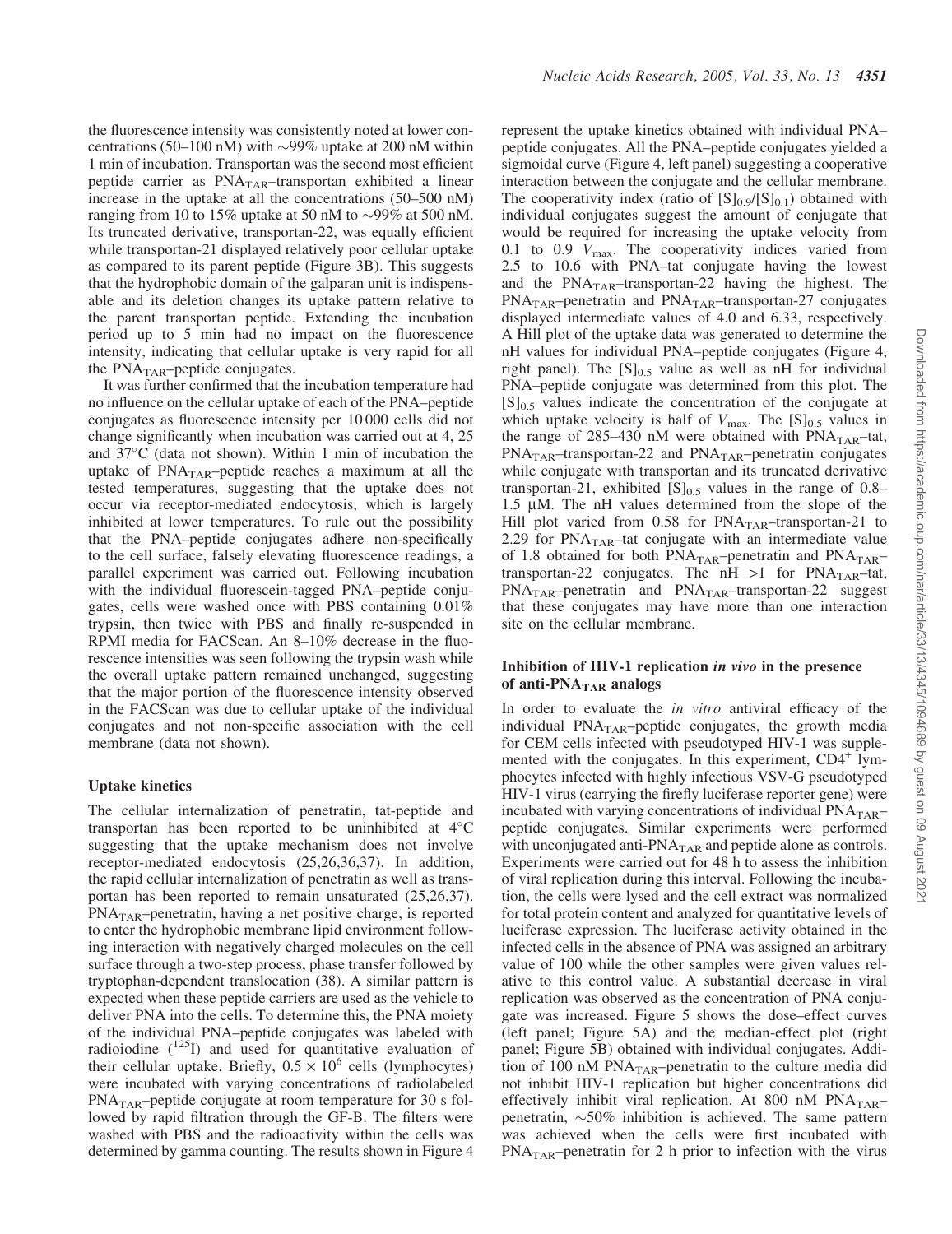

**Figure 4.** Uptake kinetics studies of  $PNA<sub>TAR</sub>$ –penetratin,  $PNA<sub>TAR</sub>$ –tat-peptide,  $PNA<sub>TAR</sub>$ –transportan-21 and  $PNA<sub>TAR</sub>$ –transportan-22 in CEM cells. The  $5$ I-labeled conjugate was incubated with CEM cells and the amount of conjugate taken up by the cells was determined from specific radioactivity of the conjugate as described in the Materials and Methods. The uptake of the conjugate was plotted against the log of conjugate concentration and the cooperativity index ( $[S]0.9/[S]$  $_{0.1}$ ) was determined (left panels). Hill coefficient (nH) was determined from the slope of the Hill plot of the uptake data shown in the right panels. Cooperativity index represents the ratio of the substrate at 0.9  $V_{\text{max}}$  and 0.1  $V_{\text{max}}$  while nH represents the concentration of the conjugate at which the velocity of the uptake is equal to 0.5  $V_{\text{max}}$ . PNA<sub>TAR</sub>-transportan data (24) were provided for comparison.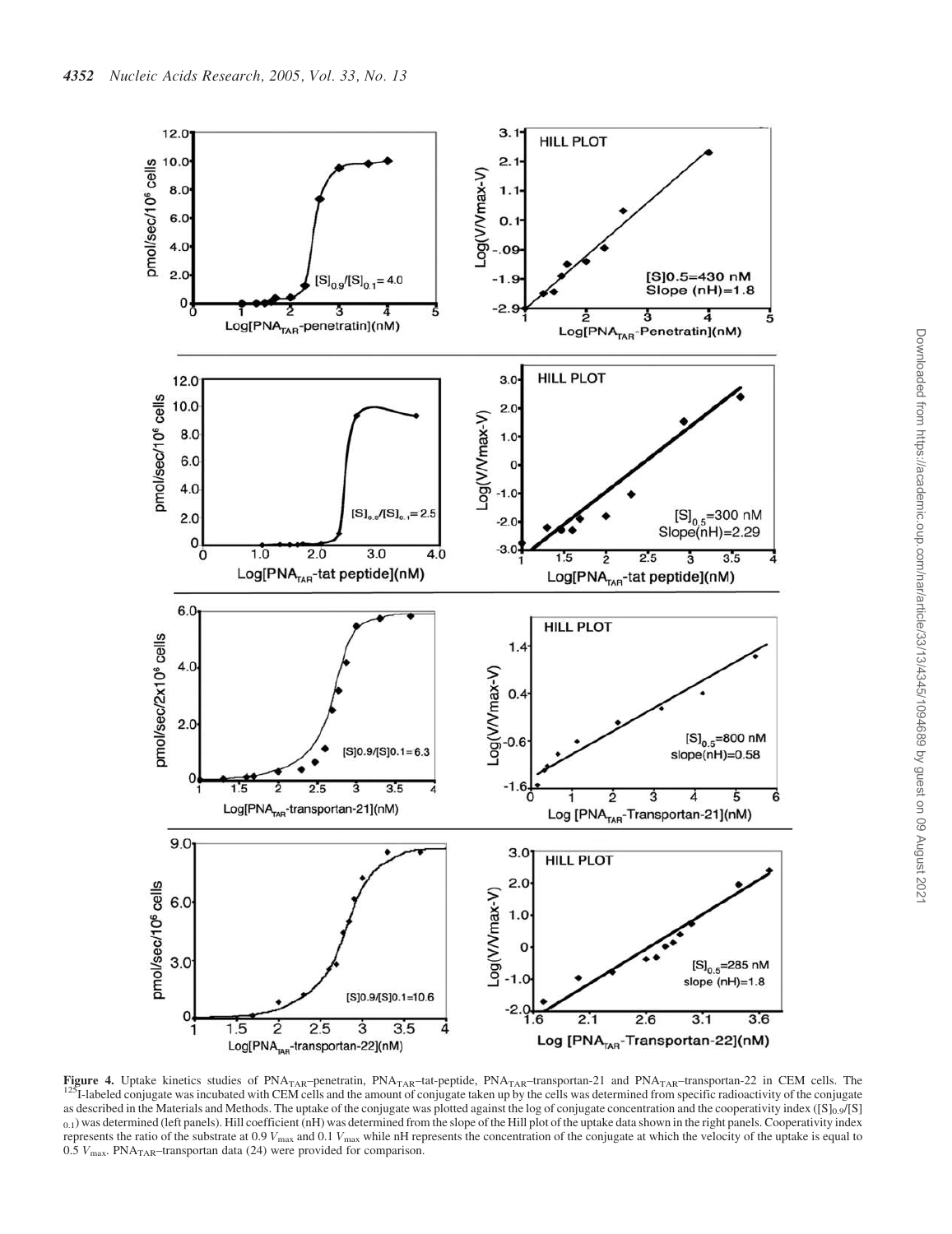

Figure 5. (A) Dose–effect curve for antiviral efficacy of  $PNA<sub>TAR</sub>$ –penetratin,  $PNA<sub>TAR</sub>$ –tat-peptide  $PNA<sub>TAR</sub>$ –transportan-21 and  $PNA<sub>TAR</sub>$ –transportan-22 conjugates. CEM cells were infected with VSV-G pseudotyped S1 strain of HIV-1 and grown in the presence of increasing concentrations of  $PNA<sub>TAR</sub>$ – penetratin and PNA<sub>TAR</sub>-tat-peptide (0-1000 nM). Cells were harvested, lysed and assayed for luciferase expression 48 h post infection. The effect PNA<sub>TAR</sub>peptide concentrations on the luciferase expression was analyzed using the Calcusyn software (Biosoft). (B) Median-effect Plot: The  $IC_{50}$  values determined from the ratio of log of luciferase expression in treated cells (fa) and untreated cells (fu) as a function of the log concentration of  $PNA<sub>TAR</sub>$ penetratin, PNA<sub>TAR</sub>-tat-peptide, PNA<sub>TAR</sub>-transportan-21 and PNA<sub>TAR</sub>transportan-22 conjugates were  $0.8$ ,  $0.70$ ,  $1.0$  and  $1.1 \mu M$ , and the linear correlation coefficients, *r*, were 0.93, 0.87, 0.99 and 0.98, respectively.

demonstrating that the uptake of the PNA conjugate and binding to its target sequence is rapid and effective (data not shown). The pattern with the other  $PNA<sub>TAR</sub>$ –peptides was found to be the same and the  $IC_{50}$  values were calculated using Calcusyn software are tabulated in Table 1.

# The virucidal effects of different  $PNA<sub>TAR</sub>$ –peptide conjugates

The virucidal effects of  $PNA<sub>TAR</sub>$ -peptide conjugates were evaluated by treating the HIV-1 pseudovirus (14 ng, eq. p24) with varying concentrations of  $PNA<sub>TAR</sub>$ -peptide conjugates (Figure 6). The treated virions were used to infect the CEM cells. The infected cells were then incubated for 48 h and lysed. The expression levels of a luciferase reporter gene were measured in the cell lysates to evaluate the effect of individual PNA<sub>TAR</sub>-peptide conjugate on viral infectivity. Untreated virions were used as a control in this experiment. The  $IC_{50}$  for PNA<sub>TAR</sub>–peptide conjugate on viral infectivity

Table 1. Comparative antiviral efficacy and virucidal activity of  $PNA<sub>TAR</sub>$  in presence of different peptides

| $PNATAR$ -peptide conjugate | Antiviral efficacy |      |      | Virucidal activity |      |      |
|-----------------------------|--------------------|------|------|--------------------|------|------|
|                             | $IC_{50}$<br>(nM)  | m    | r    | $IC_{50}$<br>(nM)  | m    | r    |
| $PNATAR$ -penetratin        | 800                | 2.8  | 0.93 | 28                 | 0.69 | 0.98 |
| $PNATAR$ -tat-peptide       | 720                | 2.6  | 0.87 | 37                 | 0.94 | 0.43 |
| $PNATAR$ -transportan-27    | 400                | 1.4  | 0.98 | 66                 | 0.69 | 0.92 |
| $PNATAR$ -transportan-21    | 1000               | 0.6  | 0.99 | 34                 | 0.46 | 0.79 |
| $PNATAR$ -transportan-22    | 1100               | 1.78 | 0.98 | 72                 | 0.86 | 0.86 |

For carrying out antiviral efficacy experiments CEM cells were infected with VSV-G pseudotyped S1 strain of HIV-1 and then grown in the presence of increasing concentrations of PNA<sub>TAR</sub>-MTD peptides. Cells were harvested, lysed and assayed for luciferase expression 48 h post infection. The effects of  $PNA<sub>TAR</sub>$ –MTD peptide concentrations on the luciferase expression were analyzed using the Calcusyn software (Biosoft) based on Median-effect equation of Chou (34,35). The  $IC_{50}$  values determined from the ratio of the log of luciferase expression in treated cells (fa) and untreated cells (fu) as a function of log concentration of  $PNA<sub>TAR</sub>$ –MTD peptide. Sigmoidicity (m) of the dose– effect curve is derived from slope of median-effect plot and values of  $1, >1$ , <1 indicate hyperbolic, sigmoidal, and negative sigmoidal shapes, respectively. Linear correlation coefficient of the median-effect plot is represented by *r* and a value of 1 indicates perfect conformity.

For carrying out virucidal activity experiments  $PNA<sub>TAR</sub>$  conjugated with different peptides at varying concentrations (25, 50, 100, 250 and 500 nM) were incubated at 37°C with HIV-1 virions for 2 h. The virion particles were spun down by ultracentrifugation and then the virions were used for infection of CEM cells for 48 h at  $37^{\circ}$ C in a 5% CO<sub>2</sub> incubator. The cells were harvested, lysed and assayed for luciferase activity. The median dose effect was calculated using Calcusyn software program (Biosoft). Penetratin displays the greatest virucidal efficacy among this group of MTD peptides.

are tabulated in Table 1. As apparent from the median-effect plot and dose–response curve,  $PNA<sub>TAR</sub>$ –penetratin was highly virucidal showing the dose median of 28.0 nM closely followed by  $PNA<sub>TAR</sub>$ -transportan-21 with a value of 34.0 nM and by  $PNA<sub>TAR</sub>$ -tat-peptide with a value of 37.0 nM. The virucidal activity of  $PNA<sub>TAR</sub>$ -transportan-21 is not congruent with its pattern of reduced uptake compared to parent transportan, as shown by FACScan studies, suggesting that the mode of interaction with virus envelope is different from its interaction with the cell membrane. The deletion of the cationic domain in the mastoparan unit shows that there is no alteration in uptake pattern as suggested by FACScan studies and the virucidal activity remains comparable to the parent transportan. Although PNA<sub>TAR</sub>-transportan-27 and PNA<sub>TAR</sub>transportan-22 show dose median values of 66.0 and 72.0 nM, respectively, these are still in the  $\langle 100 \text{ nM} \rangle$  range. The IC<sub>50</sub> values for virucidal and antiviral activities are in a narrow range not showing correlation with the uptake efficiency of each of the peptides. The most plausible explanation is that the peptides are used here as a cell-transducing vector and once inside the cell the disulfide bond will be cleaved, leaving the PNA free to reach its target. As the experiments were done for 48 h, the effect of rapid entry is likely to be minimized after 48 h.

# **DISCUSSION**

AIDS is a sexually transmitted disease that has become a global pandemic. The numbers of patients infected with HIV are increasing at an alarming rate mainly due to transmission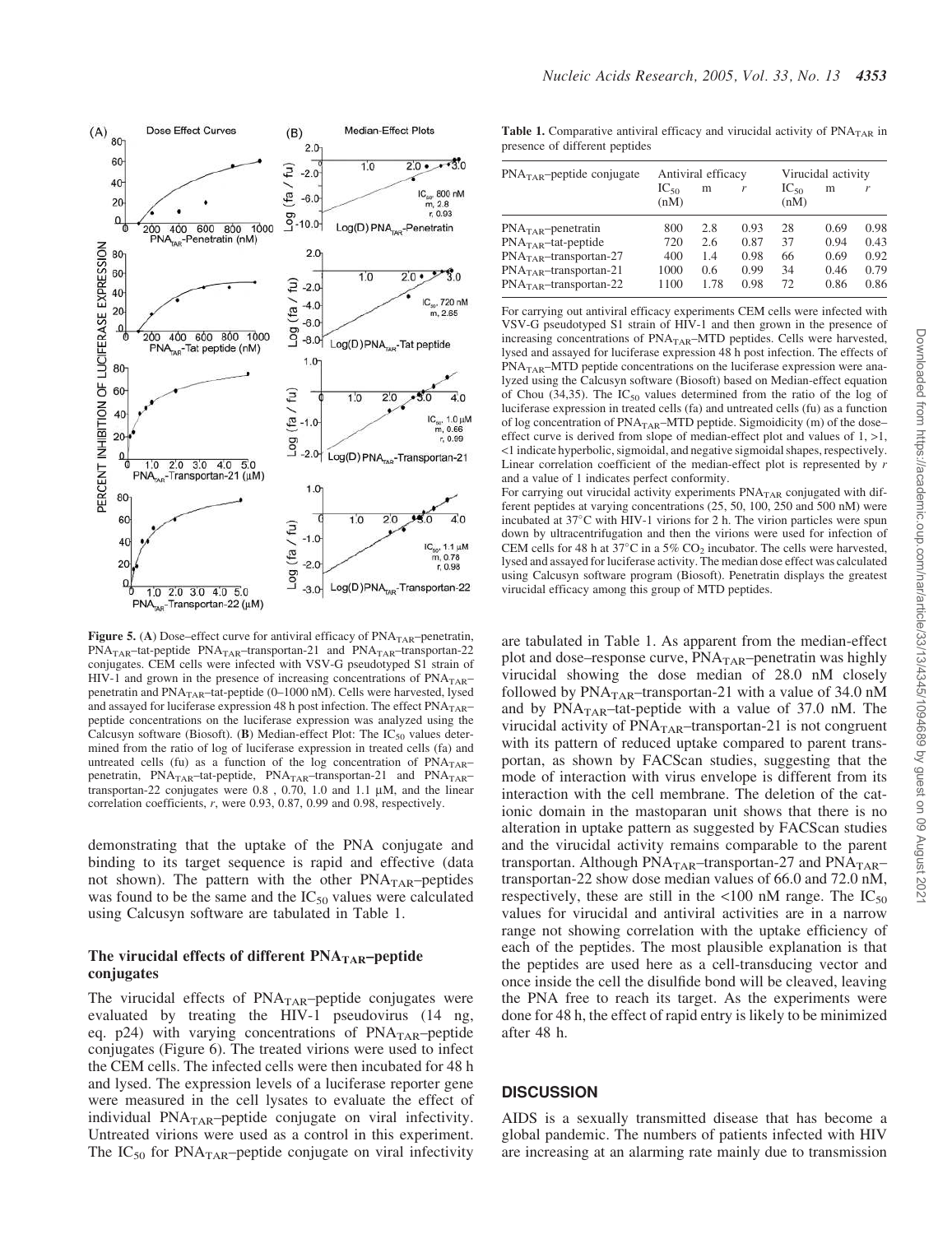

Figure 6. (A) Dose-effect curves for virucidal activity of  $PNA<sub>TAR</sub>$ -peptides. The VSV-G pseudotyped HIV-1 virions were first incubated with indicated concentrations of individual  $PNA<sub>TAR</sub>$ –peptide conjugates as described in the Materials and Methods. The treated virions were used to infect CEM cells  $(0.5 \times 10^6$  cells). The infected cells were grown for 48 h, harvested, lysed and assayed for luciferase activity. The level of luciferase expression as a function of virucidal effect of individual PNA<sub>TAR</sub>-peptide concentration on HIV-1 virions in CEM cells infected with treated and untreated virions, was analyzed using the Calcusyn software (Biosoft). (B) Median-effect Plots for virucidal activity: The  $IC_{50}$  for virucidal effect of individual  $PNA<sub>TAR</sub>$ -peptide conjugates was determined from the ratio of the log of luciferase expression in CEM cells infected with treated (fa) and untreated HIV-1 virions (fu) as a function of the log concentration of  $PNA<sub>TAR</sub>$ –peptide (Table 1).

during sexual contacts. The reasons for the huge number of new infections due to sexual transmission (2) include: ignorance of the HIV status of the sexual partners, unavailability of condoms and anti-HIV spermicides, and fear of confronting male partners regarding safe sex prior to intercourse. Despite massive efforts to develop an effective vaccine against HIV-1 (39), a vaccine that will confer long-term protective immunity has yet to be developed. For these reasons, it is imperative to develop a strategy that will minimize new infections. Along these lines, efforts are underway to develop topical microbicides (4–6) and some agents, such as (+)-calanolide A, are advancing in clinical trials (5). This strategy will be helpful in decreasing the number of new infections, a critical step towards effective control of the AIDS epidemic. Antisense technology has great potential as part of this prophylaxis strategy and PNAs are proven antisense agents (40,41). Although PNAs are very potent antisense molecules *in vitro*, they are poorly internalized by cells (42). A number of methods for their intracellular delivery have been developed which include microinjection (43), electroporation (44), co-transfection with DNA  $(45, 46)$  and conjugation with transporter peptides (23,24).

In the present study, we have used various MTD peptides as delivery vectors for anti-HIV-1 PNA and have evaluated their influence on the cellular uptake of PNA, as each transporter peptide will alter both the biodelivery and bioavailability profiles of the PNA. Gel shift assays clearly indicated that the conjugation with different MTD peptides does not decrease the affinity of the PNA for its target RNA sequence. We have earlier shown that uptake of PNA<sub>TAR</sub>-transportan conjugate is temperature independent and not affected by phenylarsine treatment of the cells suggesting noninvolvement of endocytosis or receptor-mediated internalization of the conjugate (24). Similar uptake patterns were also noted for  $PNA<sub>TAR</sub>$ -penetratin and  $PNA<sub>TAR</sub>$ -tat conjugates. Our observations are consistent with the reported study on the uptake of penetratin and transportan peptides (37) while in disagreement with the nature of uptake of the tat-peptide (36,47,48). Initially, Vivès *et al.* (36), have shown that endocytosis pathway is not involved in the uptake of tat-peptide as no inhibition of uptake was noted at  $4^{\circ}$ C. Later, they contradicted their own observations and suggested that entry of tat-peptide is ATP and temperature dependent, likely involving an endocytotic mechanism (47,48). Recently, Wadia *et al*. (49) have demonstrated that the uptake of a large Tat–Cre fusion protein (38 kDa) is mediated by lipid-raft dependent micropinocytosis which is also inhibited at  $4^{\circ}$ C. However, in our hands, the uptake of  $PNA<sub>TAR</sub>$ -tat conjugate as determined by FACScan analysis was found to be temperature independent indicating that endocytosis pathways may not be operative for the conjugate. It is possible that the mode of uptake for tat-peptide alone versus tat–PNA conjugates may differ significantly.

The uptake kinetics have revealed a sigmoidal curve for all the five  $PNA<sub>TAR</sub>$ –MTD conjugates indicating a common uptake mechanism, likely involving cooperative interaction between the cellular membrane and the conjugate. The observed cooperativity of uptake may be due to micelle formation, which requires a concentration threshold of components. A cooperativity index of 2.5 observed with  $PNA<sub>TAR</sub>$ -tat conjugate suggests that in order to increase the uptake velocity from 0.1 to 0.9  $V_{\text{max}}$ , only a 2.5-fold increase in the concentration of conjugate is required. The cooperativity indices with other  $PNA<sub>TAR</sub>$ -peptide conjugates were in the range of 4.0–10.6. This pattern of sigmoidal uptake is expected to be more effective than a hyperbolic curve which would require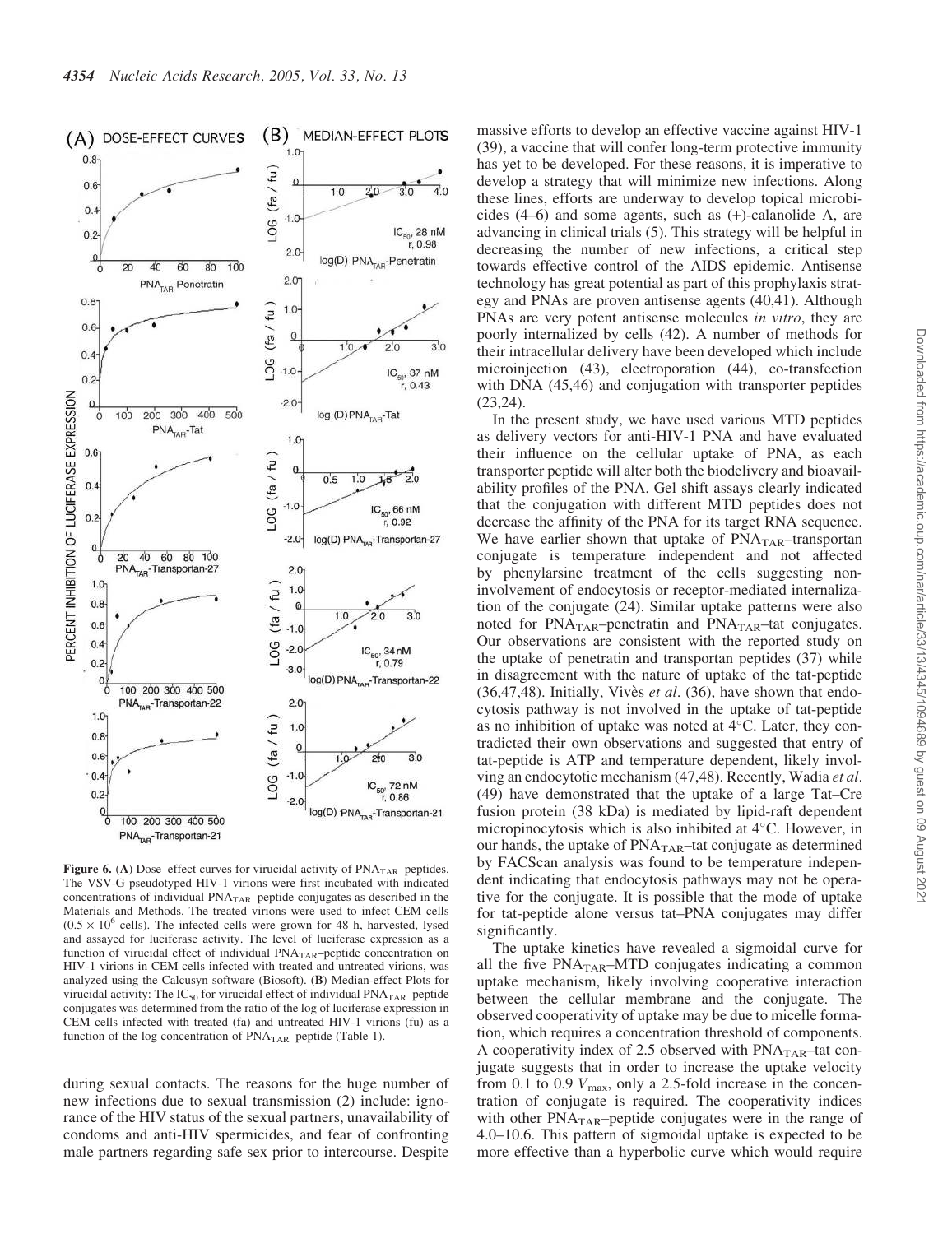a much higher concentration of the substrate (90-fold increase) to achieve similar velocity from 0.1 to 0.9  $V_{\text{max}}$ . The anti-HIV-1 PNA in this study was designed to target the TAR region of the HIV-1 genome. Conjugation of this  $PNA<sub>TAR</sub>$ MTD peptides facilitated intracellular delivery with the goal of inhibiting HIV-1 production by down regulation of tat-mediated transactivation of HIV-1 transcription. All the conjugates were indeed inhibitory to HIV-1 production when supplemented in cell culture. We have shown that infection of CEM cells by HIV-1 virions was also drastically reduced in the presence of  $PNA<sub>TAR</sub>$ –transportan-27 conjugate (23,24). Similar results were also obtained with PNA conjugated with penetratin, tat, and two truncated derivatives of transportan. However,  $PNA<sub>TAR</sub>$ -penetratin conjugate was the most effective virucidal agent displaying an  $IC_{50}$  of 28 nM. The rendering of HIV-1 virions as non-infectious indicates that these conjugates may either interfere with viral entry by altering or disrupting the viral envelope or may permeate the virus envelope and bind to the target sequence on the viral genome. We have earlier shown that endogenous reverse transcription of HIV-1 virions pretreated with  $PNA<sub>TAR</sub>$ transportan conjugate is completely aborted in the TAR region since the PNA conjugate bound to the TAR region cannot be displaced by reverse transcriptase (24).

The potent virucidal activity displayed by this class of PNA–MTD conjugates may not be unique to HIV-1 but may also be relevant for other enveloped viruses. Most currently available anti-HIV drugs do not inactivate circulating HIV-1 virions and their mode of action is limited to inhibiting HIV-1 replication after the infection (HIV entry) has taken place. The only exceptions to this are entry inhibitors that block HIV-1 entry into the cells without inactivating the virion particles (50–52) and enfuvirtide is the only entry inhibitor currently in clinical use. In this context, anti-HIV-1 PNAs conjugated with MTD peptides are distinct in that these are not only inhibitory to intracellular HIV-1 replication but may also have the ability to block HIV-1 infection by rendering HIV-1 virions non-infectious.

#### ACKNOWLEDGEMENTS

This research was supported by grants from the NIAID/NIH (AI42520). We would like to thank Dr. Beverly E. Barton, Department of Surgery, UMDNJ, for FACScan analysis and helpful discussions. Funding to pay the Open Access publication charges for this article was provided by National Institute of Allergy and Infectious Diseases, National Institute of Health.

*Conflict of interest statement*. None declared.

### **REFERENCES**

- 1. Kress,K.D. (2004) HIV update: emerging clinical evidence and a review of recommendations for the use of highly active antiretroviral therapy. *Am. J. Health Syst. Pharm.*, 61, S3–S14.
- 2. Merson,M.H. (1993) Slowing the spread of HIV: agenda for the 1990s. *Science*, 260, 1266–1268.
- 3. Ketas,T.J., Klasse,P.J., Spenlehauer,C., Nesin,M., Frank,I., Pope,M., Strizki,J.M., Reyes,G.R., Baroudy,B.M. and Moore,J.P. (2003) Entry inhibitors SCH-C, RANTES, and T-20 Block HIV Type 1 replication in multiple cell types. *AIDS Res. Hum. Retroviruses*, 19, 177–186.
- 4. Borkow,G., Salomon,H., Wainberg,M.A. and Parniak,M.A. (2002) Attenuated infectivity of HIV type 1 from epithelial cells pretreated

with a tight-binding non-nucleoside reverse transcriptase inhibitor. *AIDS Res. Hum. Retroviruses*, 18, 711–714.

- 5. Creagh,T., Ruckle,J.L., Tolbert,D.T., Giltner,J., Eiznhamer,D.A., Dutta,B., Flavin,M.T. and Xu,Z.Q. (2001) Safety and pharmacokinetics of single doses of (+)-calanolide A, a novel, naturally occurring nonnucleoside reverse transcriptase inhibitor, in healthy, human immunodeficiency virus-negative human subjects. *Antimicrob Agents Chemother.*, 45, 1379–1386.
- 6. Piret,J., Lamontagne,J., Bestman-Smith,J., Roy,S., Gourde,P., Désormeaux, A., Omar, R.F., Juhász, J. and Bergeron, M.G. (2000) *In vitro* and *in vivo* evaluations of sodium lauryl sulfate and dextran sulfate as microbicides against herpes simplex and human immunodeficiency viruses. *J. Clin. Microbiol.*, 38, 110–119.
- 7. Muesing,M.A., Smith,D.H. and Capon,D.J. (1987) Regulation of mRNA accumulation by a human immunodeficiency virus *trans*-activator protein. *Cell*, 48, 691–701.
- 8. Ratner,L., Haseltine,W., Patarca,R., Livak,K.J., Starcich,B., Josephs,S.F., Doran,E.R., Rafalski,J.A., Whitehorn,E.A., Baumeister,K. *et al.* (1985) Complete nucleotide sequence of the AIDS virus, HTLV-III. *Nature*, 313, 277–284.
- 9. Sherman,P.A., Dickson,M.L. and Fyfe,J.A. (1992) Humanimmunodeficiency virus type 1 integration protein: DNA sequence requirements for cleaving and joining reactions. *J. Virol.*, 66, 3593–3601.
- 10. Wakefield,J.K., Kang,S. and Morrow,C.D. (1996) Construction of a type 1 human immunodeficiency virus that maintains a primer-binding site complementary to tRNA (His). *J. Virol.*, 70, 966–975.
- 11. Vink,C., VanGent,D.C., Elgersma,Y. and Plasterk,R.H.A. (1991) Human immunodeficiency virus integrase protein requires a sub-terminal position of its viral DNA recognition sequence for efficient cleavage. *J. Virol.*, 65, 4636–4644.
- 12. Cullen,B.R. and Greene,W.C. (1990) Functions of the auxiliary gene products of the human immunodeficiency virus type 1. *Virology*, 178, 1–5.
- 13. Feng,S. and Holland,E.C. (1988) HIV-1 Tat *trans*-activation requires the loop sequence within TAR. *Nature*, 334, 165–167.
- 14. Harrich,D., Ulich,C., Garcia-Martinez,L.F. and Gaynor,R.B. (1997) Tatis required for efficient HIV-1 reverse transcription. *EMBO J.*, 16, 1224–1235.
- 15. Kurreck,J. (2003) Antisense technologies. *Eur. J. Biochem.*, 270, 1628–1644.
- 16. Crooke,S.T. (2004) Progress in antisense technology. *Ann. Rev. Med.*, 55, 61–95.
- 17. Neilsen,P.E., Egholm,M., Berg,R.H. and Buchardt,O. (1991) Sequence-selective recognition of DNA by strand displacement with a thymidine-substituted polyamide. *Science*, 254, 1497–1500.
- 18. Lee,R., Kaushik,N., Modak,M.J., Vinayak,R. and Pandey,V.N. (1998) Polyamide nucleic acid targeted to the primer binding site of the HIV-1 RNA genome blocks *in vitro* HIV-1 reverse transcription. *Biochemistry*, 37, 900–910.
- 19. Kaushik,N. and Pandey,V.N. (2002) PNA targeting the PBS and A-loop sequences of HIV-1 genome destabilizes packaged tRNA<sup>Lys</sup> in the virions and inhibits HIV-1 replication. *Virology*, 303, 297–308.
- 20. Kaushik,N., Talele,T.T., Monel,R., Palumbo,P. and Pandey,V.N. (2001) Destabilization of tRNA $_3^{\rm Lys}$  from the primer-binding site of HIV-1 genome by anti-A loop polyamide nucleotide analog. *Nucleic Acids Res.*, 29, 5099–5106.
- 21. Mayhood,T., Kaushik,N., Pandey,P.K., Kashanchi,F., Deng,L. and Pandey,V.N. (2000) Inhibition of Tat-mediated transactivation of HIV-1 LTR transcription by polyamide nucleic acid targeted to TAR hairpin element. *Biochemistry*, 39, 11532–11539.
- 22. Kaushik,N., Basu,A. and Pandey,V.N. (2002) Inhibition of HIV-1 replication by anti-*trans*-activation responsive polyamide nucleotide analog. *Antiviral Res.*, 56, 13–27.
- 23. Kaushik,N., Basu,A., Palumbo,P., Myers,R.L. and Pandey,V.N. (2002) Anti-TAR polyamide nucleotide analog conjugated with a membranepermeating peptide inhibits human immunodeficiency virus type 1 production. *J. Virol.*, 76, 3881–3891.
- 24. Chaubey,B., Tripathi,S., Ganguly,S., Harris,D., Casale,R.A. and Pandey,V.N. (2005) A PNA-transportan conjugate targeted to the TAR region of the HIV-1 genome exhibits both antiviral and virucidal properties. *Virology*, 331, 418–428.
- 25. Derossi,D., Calvet,S., Trembleau,A., Brunissen,A., Chassaing,G. and Prochiantz,A. (1996) Cell internalization of the third helix of the